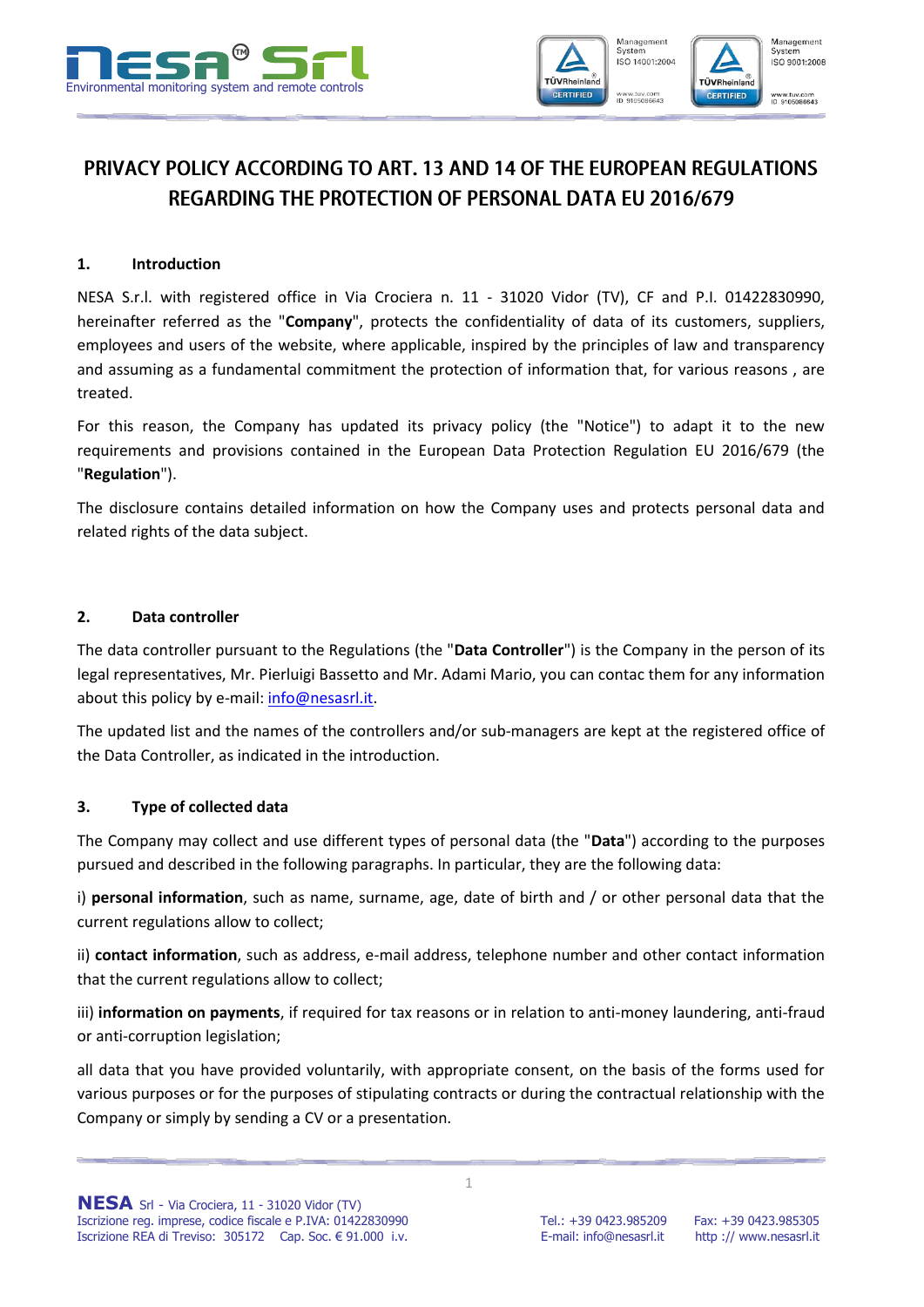





#### **4. Purposes of Data Processing**

The Data will be used in full compliance with the Privacy Code and only upon acquisition of your specific consent, exclusively in relation to:

i) responses to specific requests for information, or contact or updates on the activities of the Company and the events promoted by it for specific cases;

ii) execution of the obligations deriving from a contract such as, for example but not limited to, administration, accounting, management, invoicing and payment services, management of data services relating to the company's activities and services;

iii) management of relations with customers, including, but not limited to, the acquisition of preliminary information on the stipulation of contracts, the management of litigation or credits deriving from a contract and/or collateral documents;

iv) fulfillment of specific legal obligations or requests of the judicial authority.

If you have given express and specific consent in relation to other commercial and marketing purposes, if provided and specifically requested by the company, the Data may also be used for:

v) sending communications of technical-scientific information or promotional and / or other material of a commercial nature;

#### **5. Scope of the conferment and consequences of any refusal**

It is mandatory to provide data to the Company exclusively for the data for which there is a legal or contractual obligation to that effect, or for the data necessary to acquire pre-contractual information at the request of the interested party.

Any refusal to provide such Data could result in the non-execution of contractual operations or services and this with all consequences at your charge.

Any refusal to provide Data for which there is no obligation to provide, but strictly functional to the execution of contractual relationships, will not in principle have any consequence in relation to ongoing relationships, except for the impossibility of carry on the operations connected to such data, or the impossibility of establishing new relationships.

Any refusal to provide data referring to the performance of other activities, not strictly functional to the execution of contractual relationships, can only prevent the execution of these additional activities without other consequences.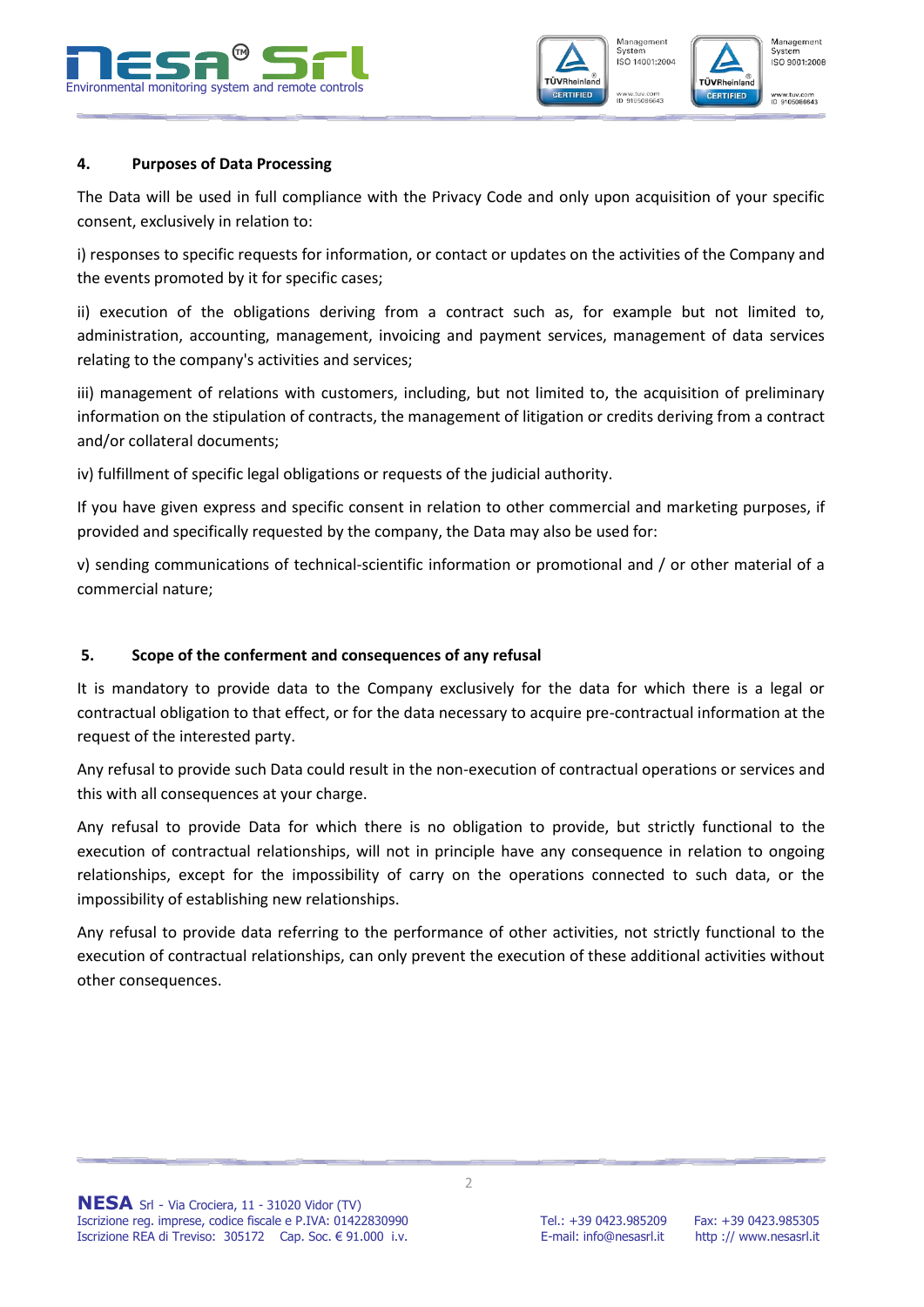





#### **6. Method of treatment**

The processing of data for the aforementioned purposes will be carried out by means of the operations indicated in Art. 4 n. 2 of Regulation (EU) 2016/679: collection, registration, organization, structuring, conservation, adaptation or modification, extraction, consultation, use, communication/ transmission, dissemination or any other form of providing, comparison or interconnection, limitation , cancellation or destruction of data.

The treatment will be carried out at the Company's headquarters, except as specified in the following article 8 of the same regulation, with automated and non-automated procedures, compatible with the purposes for which they were collected and in compliance with the rules of confidentiality and security provided by the current legislation..

#### **7. Data Storage**

The Data will be kept for the time strictly necessary for the purposes for which it was collected, and in any case for a period not exceeding 10 years and in any case not less than the duration of the contract that binds the subject to the company, unless otherwise provided for by regulations law or acts of authority.

All the informatic, technical, organizational and procedural security measures will be adopted, as foreseen by the Regulations, in order to guarantee an adequate level of data protection indicated by law.

Specific security measures are constantly observed in order to prevent data loss, illicit or incorrect use and unauthorized access. Specifically, for data security they can be used:

- (a) firewalls, or systems of protection that prevent unauthorized access to corporate information systems;
- (b) data encryption, ie a methodology to mask data and information during transmission to make them understandable only by the real recipient of the communication;
- (c) digital certification where required;
- (d) other electronic or automated means suitable for guaranteeing the security and confidentiality of the Data, in compliance with the provisions of the Regulations.

#### **8. Communications**

The Data may be communicated for the purposes described above and processed on behalf of the Company, to its employees and collaborators operating, time to time as responsible or sub-responsible for processing in accordance with the law.